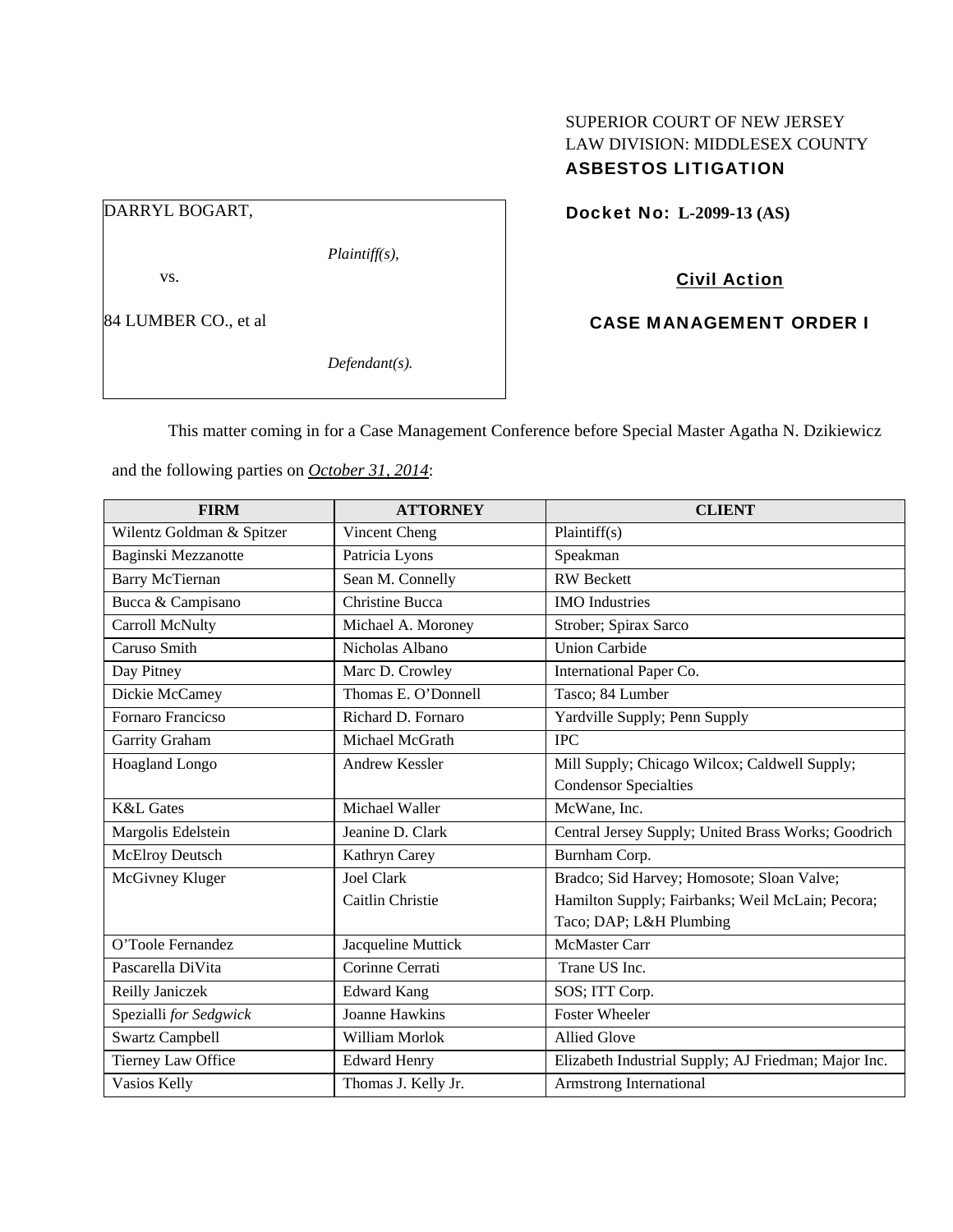IT IS on this **31st** day of **October, 2014** *effective from the conference date;*

ORDERED as follows:

Counsel receiving this Order through computerized electronic medium (E-Mail) shall be deemed by the court to have received a copy of the filed original court document. Any document served pursuant to this Order shall be deemed to be served by mail pursuant to *R*.1:5-2.

Defense counsel shall notify plaintiffs' counsel within thirty (30) days of the date of this Order if their client was incorrectly named in the Complaint. Counsel may be barred from raising this defense at a later time for failure to comply.

# **DISCOVERY**

| December 31, 2014 | Plaintiff shall serve answers to standard interrogatories, provide the information<br>required by paragraph VI.B.1.a. of the General Order, and shall advise<br>defendants whether the plaintiff is available for deposition and, if not, the reasons<br>therefore by this date. |
|-------------------|----------------------------------------------------------------------------------------------------------------------------------------------------------------------------------------------------------------------------------------------------------------------------------|
| January 16, 2015  | Defendants shall serve answers to standard interrogatories by this date.                                                                                                                                                                                                         |
| January 30, 2015  | Plaintiff shall propound supplemental interrogatories and document requests by this<br>date.                                                                                                                                                                                     |
| March 2, 2015     | Defendants shall serve answers to supplemental interrogatories and document<br>requests by this date.                                                                                                                                                                            |
| January 30, 2015  | Defendants shall propound supplemental interrogatories and document requests by<br>this date.                                                                                                                                                                                    |
| March 2, 2015     | Plaintiff shall serve answers to supplemental interrogatories and document requests<br>by this date.                                                                                                                                                                             |
| March 31, 2015    | Plaintiff depositions shall be concluded by this date. Plaintiff's counsel shall<br>contact the Special Master within one week of this deadline if plaintiff depositions<br>are not completed by this date.                                                                      |
| April 30, 2015    | Fact discovery, including depositions, shall be completed by this date. Plaintiff's<br>counsel shall contact the Special Master within one week of this deadline if all fact<br>discovery is not completed.                                                                      |
| May 29, 2015      | Depositions of corporate representatives shall be completed by this date.                                                                                                                                                                                                        |

# **EARLY SETTLEMENT**

August 14, 2015 Settlement demands shall be served on all counsel and the Special Master by this date.

\_\_\_\_\_\_\_\_\_\_\_\_\_\_\_\_\_\_\_\_\_\_\_\_\_\_\_\_\_\_\_\_\_\_\_\_\_\_\_\_\_\_\_\_\_\_\_\_\_\_\_\_\_\_\_\_\_\_\_\_\_\_\_\_\_\_\_\_\_\_\_\_\_\_\_\_\_\_\_\_\_\_\_\_\_\_\_\_\_\_\_\_\_\_\_\_\_\_\_\_\_\_\_\_\_\_\_\_\_\_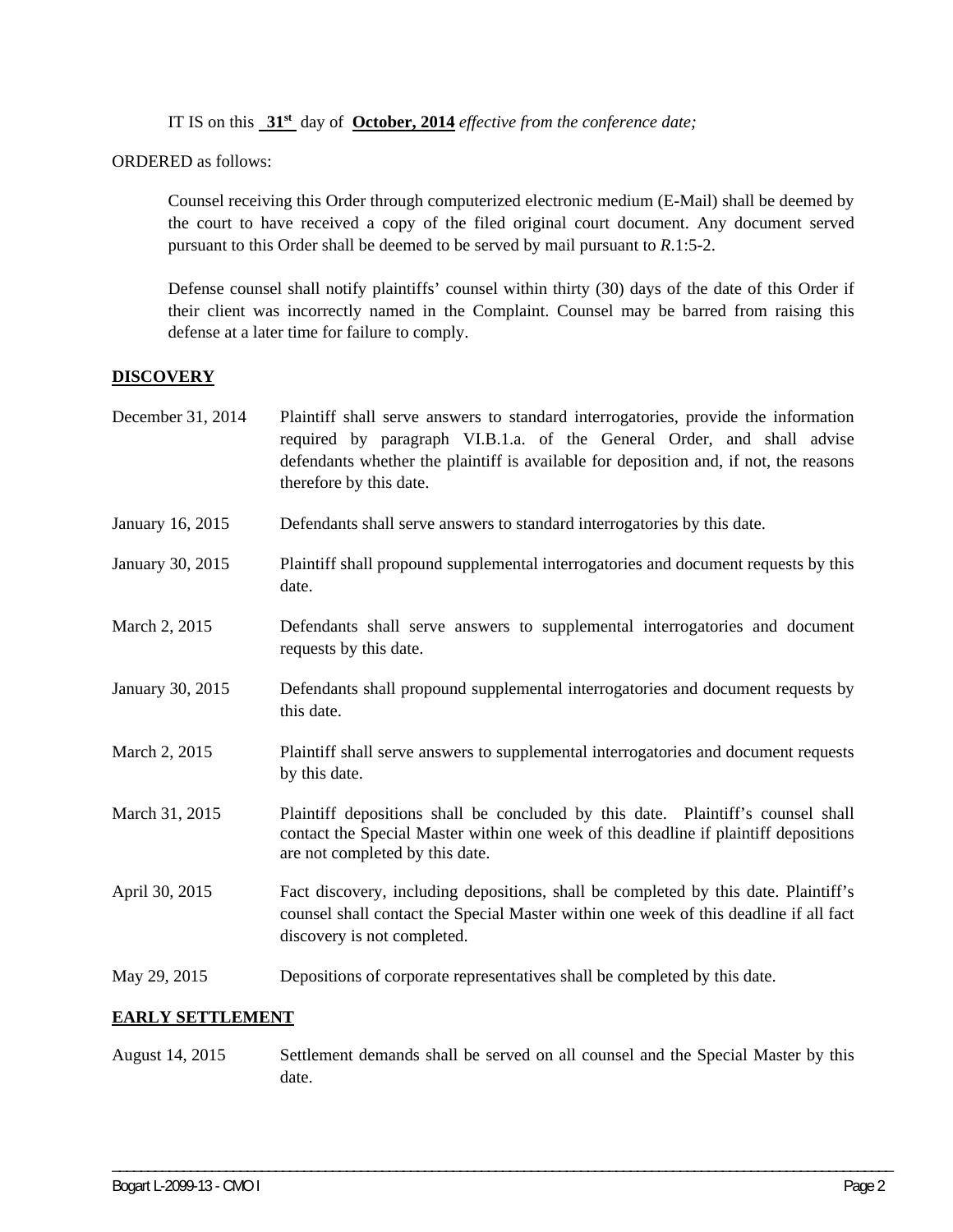## **SUMMARY JUDGMENT MOTION PRACTICE**

- June 26, 2015 Summary judgment motions shall be filed no later than this date.
- July 24, 2015 Last return date for summary judgment motions.

## **MEDICAL DEFENSE**

- December 31, 2014 Plaintiff shall serve executed medical authorizations (along with answers to interrogatories) by this date.
- December 31, 2014 Plaintiff shall serve a diagnostic medical report and any medical records in plaintiff's possession by this date.
- May 29, 2015 Plaintiff shall serve medical expert reports by this date.
- July 31, 2015 The defense medical examination of plaintiff(s) shall be completed by this date.
- August 31, 2015 Defendants shall identify its medical experts and serve medical expert reports, if any, by this date. **In addition, defendants shall notify plaintiff's counsel (as well as all counsel of record) of a joinder in an expert medical defense by this date.**

#### **LIABILITY EXPERT REPORTS**

- August 31, 2015 Plaintiff shall identify its liability experts and serve liability expert reports or a certified expert statement by this date or waive any opportunity to rely on liability expert testimony.
- September 30, 2015 Defendants shall identify its liability experts and serve liability expert reports, if any, by this date or waive any opportunity to rely on liability expert testimony.

#### **ECONOMIST EXPERT REPORTS**

- August 31, 2015 Plaintiff shall identify its expert economists and serve expert economist report(s), if any, by this date or waive any opportunity to rely on economic expert testimony.
- September 30, 2015 Defendants shall identify its expert economists and serve expert economist report(s), if any, by this date or waive any opportunity to rely on economic expert testimony.

#### **EXPERT DEPOSITIONS**

October 16, 2015 Expert depositions shall be completed by this date. To the extent that plaintiff and defendant generic experts have been deposed before, the parties seeking that deposition in this case must file an application before the Special Master and demonstrate the necessity for that deposition. To the extent possible, documents requested in a deposition notice directed to an expert shall be produced three days in advance of the expert deposition. The expert shall not be required to produce documents that are readily accessible in the public domain.

\_\_\_\_\_\_\_\_\_\_\_\_\_\_\_\_\_\_\_\_\_\_\_\_\_\_\_\_\_\_\_\_\_\_\_\_\_\_\_\_\_\_\_\_\_\_\_\_\_\_\_\_\_\_\_\_\_\_\_\_\_\_\_\_\_\_\_\_\_\_\_\_\_\_\_\_\_\_\_\_\_\_\_\_\_\_\_\_\_\_\_\_\_\_\_\_\_\_\_\_\_\_\_\_\_\_\_\_\_\_